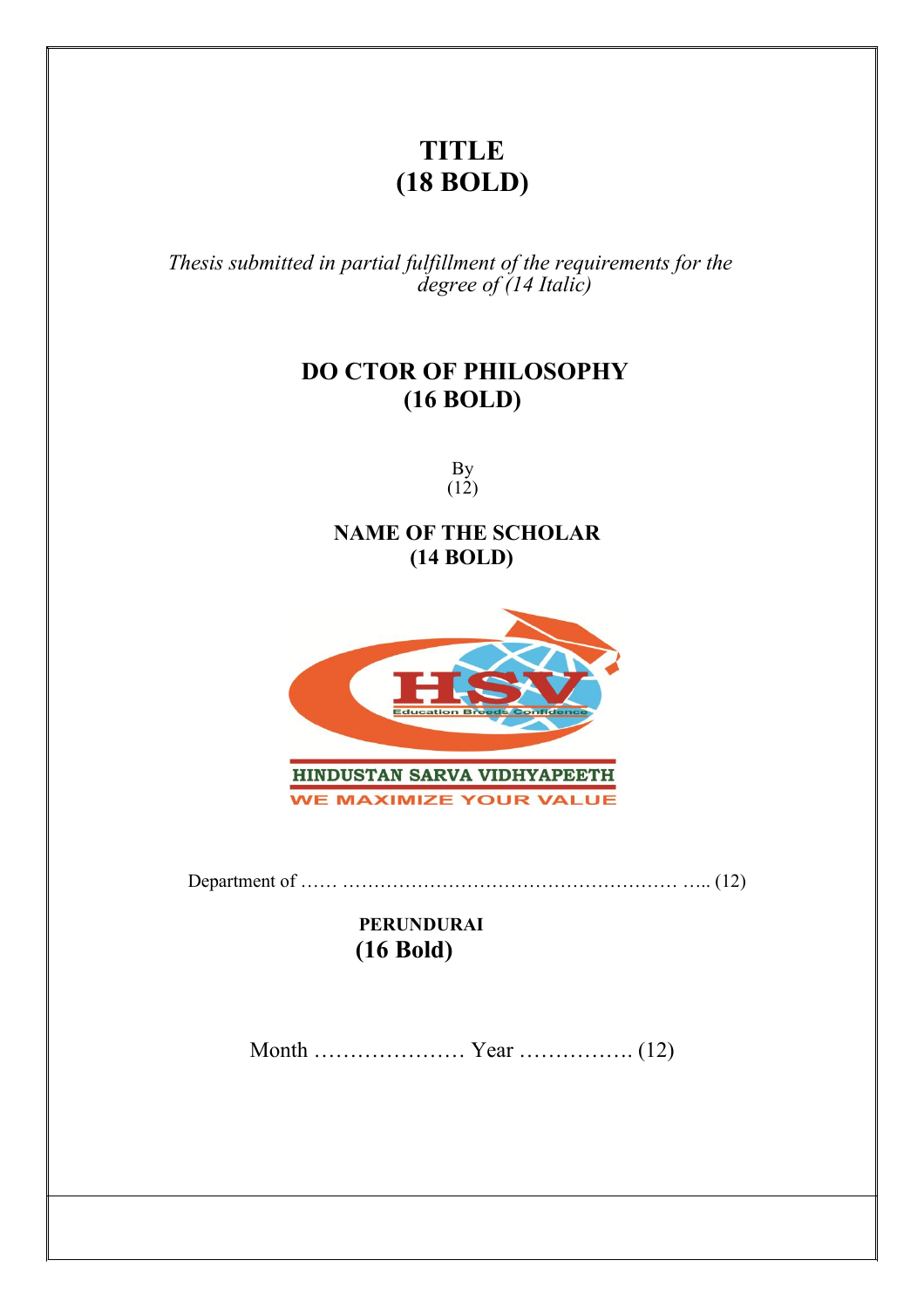### FONT SAMPLES

# **TABLE OF CONTENTS (16 BOLD CENTRE)**

| <b>S. NO.</b>                          | <b>PARTICULARS</b>                |                                              | <b>PAGE NUMBER</b> |   |  |
|----------------------------------------|-----------------------------------|----------------------------------------------|--------------------|---|--|
| 1                                      |                                   | <b>INNER FIRST PAGE</b>                      | Ť                  |   |  |
| $\overline{2}$                         |                                   | <b>ABSTRACT (12 BOLD)</b>                    | vii                |   |  |
| $\overline{\mathbf{3}}$                |                                   | <b>ACKNOWLEDGEMENT (12 BOLD)</b>             | ix                 |   |  |
| $\overline{\mathbf{4}}$                |                                   | <b>DECLARATION BY THE SCHOLAR</b>            |                    |   |  |
| 5                                      | <b>SUPERVISOR'S CERTIFICATATE</b> |                                              |                    |   |  |
| 6                                      | PREFACE AND ACKNOWLEDGEMENT       |                                              |                    |   |  |
| $\overline{7}$                         | <b>ABSTRACT</b>                   |                                              |                    |   |  |
| 8                                      | <b>LIST OF SYMBOLS (12 BOLD)</b>  |                                              |                    |   |  |
| 9                                      | <b>LIST OF FIGURES (12 BOLD)</b>  |                                              |                    |   |  |
| 10                                     | <b>LIST OF TABLES (12 BOLD)</b>   |                                              |                    |   |  |
| <b>CHAPTERS (16 BOLD)</b>              |                                   |                                              |                    |   |  |
| CHAPTER - 1 (14 BOLD ALL CAP)          |                                   |                                              |                    |   |  |
| <b>CHAPTER TITLE (14 BOLD ALL CAP)</b> |                                   |                                              | $\mathbf{1}$       |   |  |
| 1.1                                    |                                   | <b>SECTION TITLES (12 BOLD ALL CAP)</b>      | $\overline{3}$     |   |  |
|                                        | 1.1.1                             | <b>SUB - SECTION TITLE (12 BOLD ALL CAP)</b> |                    | 5 |  |
|                                        | 1.1.2                             | <b>SUB-SECTION TITLE (12 BOLD ALL CAP)</b>   |                    | 5 |  |
|                                        | 1.1.3                             | <b>SUB-SECTION TITLE (12 BOLD ALL CAP)</b>   |                    | 6 |  |
|                                        |                                   |                                              |                    |   |  |
|                                        |                                   |                                              |                    |   |  |
|                                        |                                   |                                              |                    |   |  |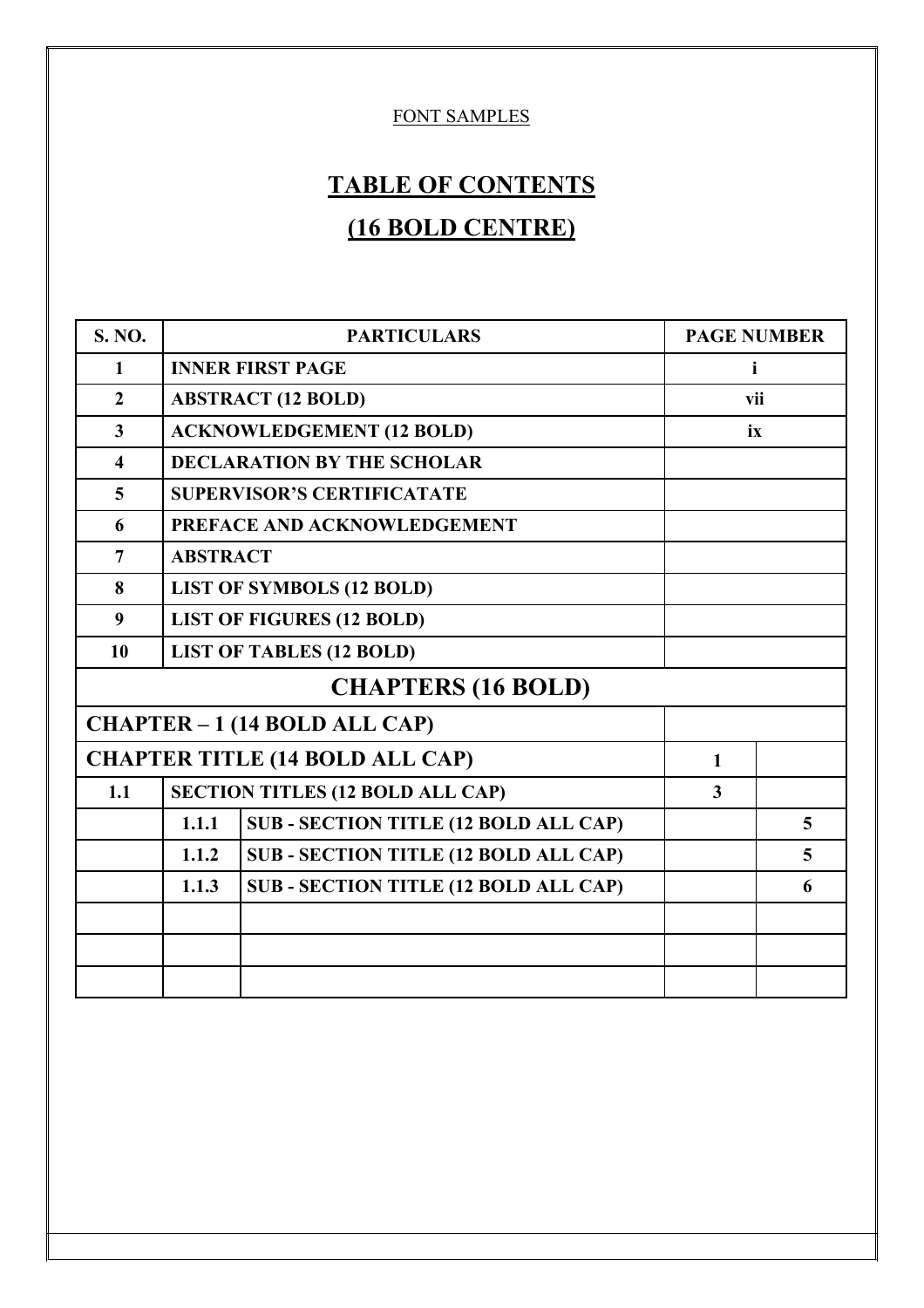# **DECLARATION BY THE SCHOLAR (16 BOLD, CENTRE)**

I hereby declare that work reported in the Ph.D thesis entitled **"Title (14 bold)"** submitted at **Hindustan Sarva Vidhyapeeth, Perundurai, Tamilnadu, India (14 bold)** is an authentic record of my work carried out under the supervision of **Names of Supervisor(s) (14 bold).** I have not submitted this work elsewhere for any other degree or diploma. (12 with double line spacing). I am fully responsible for the contents of the content of my Ph.D Thesis.

(Signature of the Scholar)

Name (14)

Department of …………………………………………….. (14)

Hindustan Sarva Vidhyapeeth, Perundurai, Tamilnadu,India. (14)

Date  $(14)$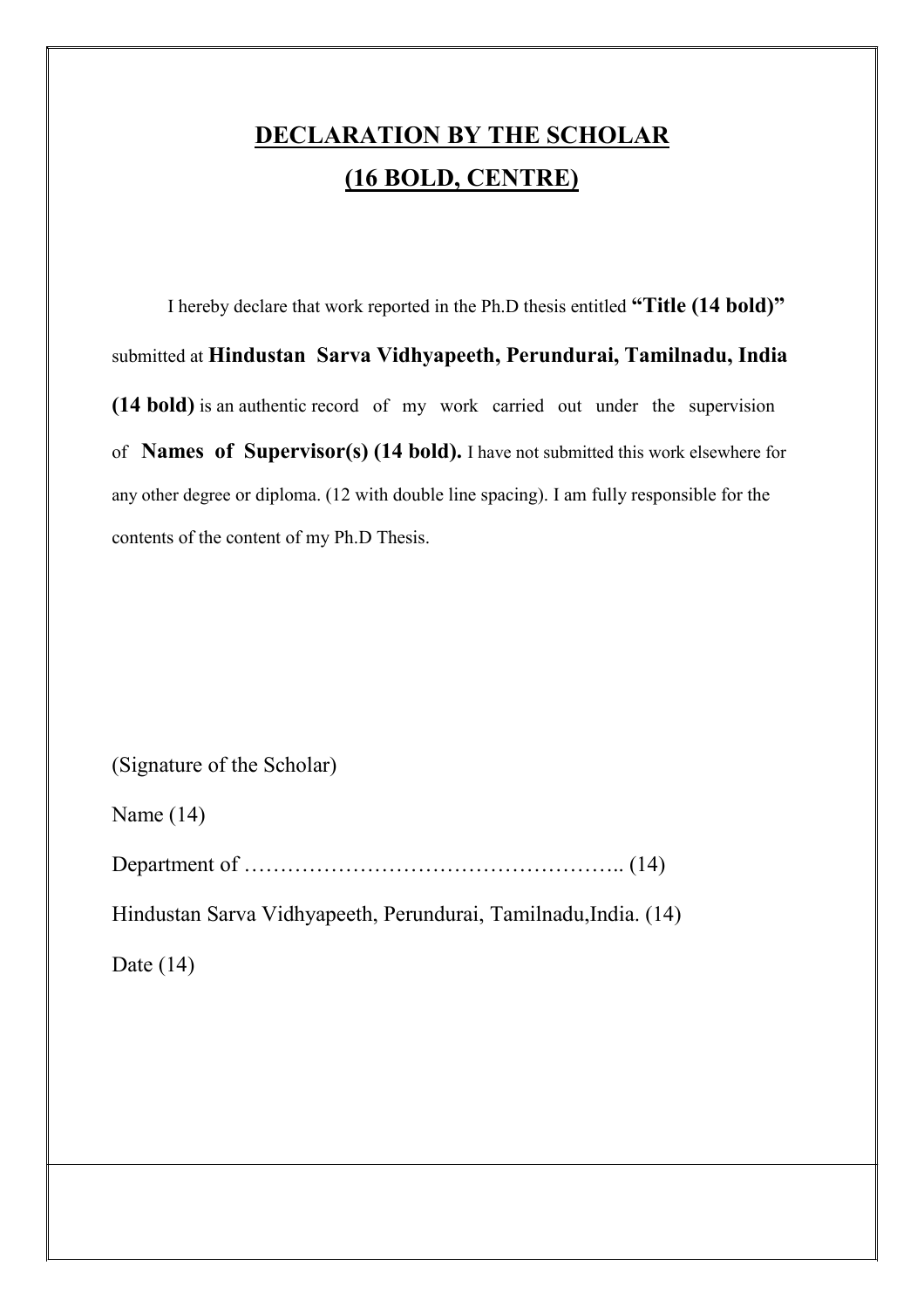## **SUPERVISOR'S CERTIFICATE (16 BOLD, CENTRE)**

This is to certify that the work reported in the Ph.D. thesis entitled **"Title (14 bold)"**, Submitted by Scholar's **name (14 bold)** at Hindustan Sarva Vidhyapeeth, Perundurai, Tamilnadu, India **(14 bold)** is a bonafied record of his / her original work carried out under my supervision. This work has not been submitted elsewhere for any other degree or diploma. (12 with double line spacing).

(Signature of Supervisor) (Signature of Supervisor - 2) Name (14) Name (14) Affiliation (14) **Affiliation** (14) Date (14) Date (14)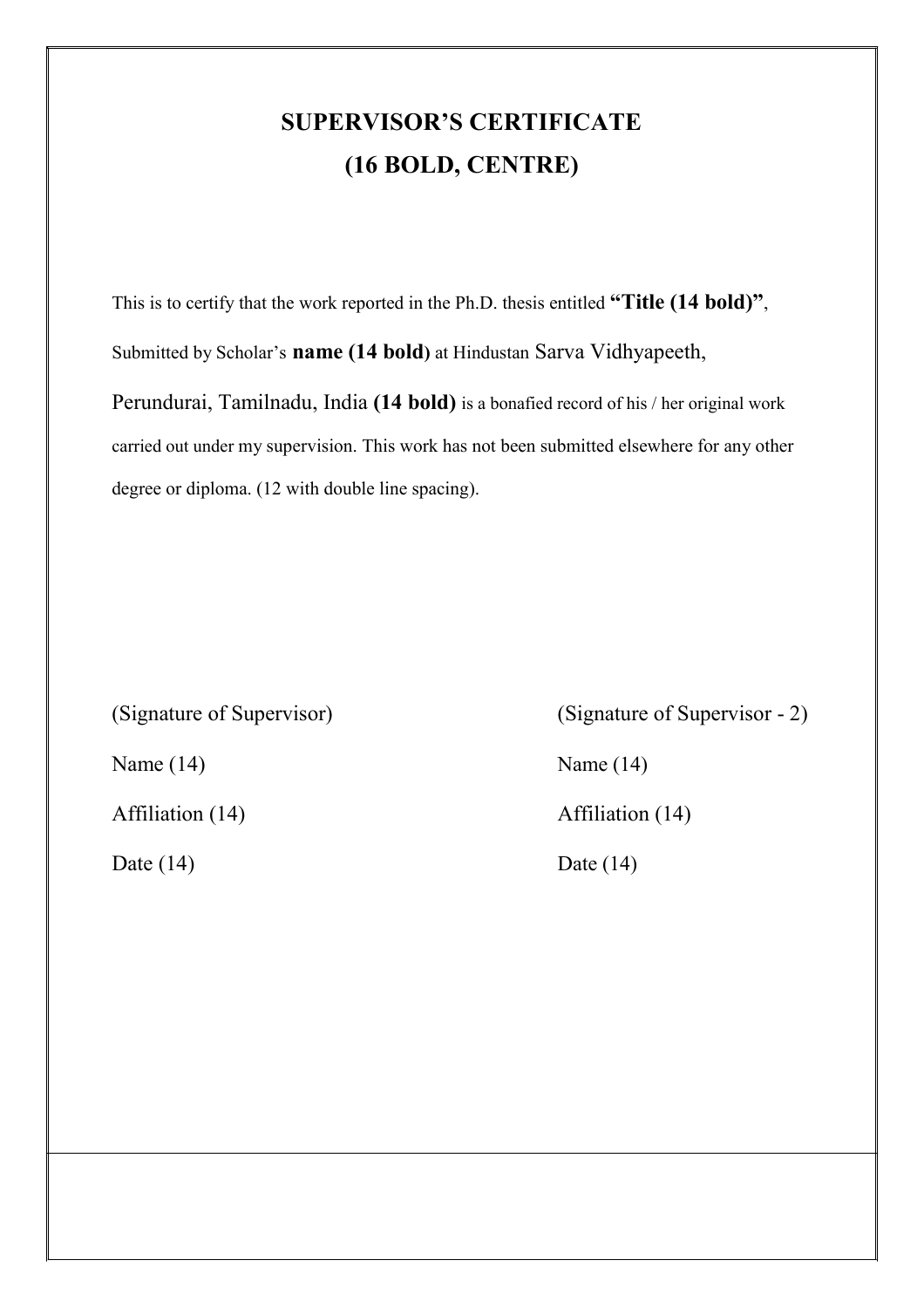#### **Ph.D THESIS FORMAT GUIDELINES**

- **1)** The Thesis must comply with the following format:
	- **a)** Size of Paper: A4
	- **b)** Margins:  $Top 3$  cm, Left 2.5 cm, Right 2.5 cm, Bottom 2.5 cm.
	- **c)** Paper Quality: Executive bond
	- **d)** Binding: Hard half leather
	- **e)** Volume: About 150-200 pages, in single column.
	- **f)** Font: Times New Roman.
	- **g)** Font Size:
		- **i.** Top and Inner first pages:
			- $\Box$  Thesis title (18 bold, all cap)
			- $\Box$  Thesis submitted in partial fulfillment for the requirement of the Degree of (14 Italics)
			- $\Box$  Doctor of Philosophy (16 bold)
			- $\Box$  By (12)
			- □ Name of Scholar (14 bold, all cap)
			- University Emblem
			- $\Box$  Name of Department (12)
			- $\Box$  Name of University (12)
			- $\Box$  Address (12)
			- Month ……………… Year …………. (12)
		- **ii.** Other Pages:
			- $\Box$  Chapter numbers and titles (16 bold, all cap, centre)
			- $\Box$  Other Headings (14 bold, all cap, centre)
			- $\Box$  Text (12)
			- $\Box$  Line Spacing (1.5 line)
			- $\Box$  Section title and numbers (14 bold)
			- $\Box$  Subsection title and numbers (12 bold)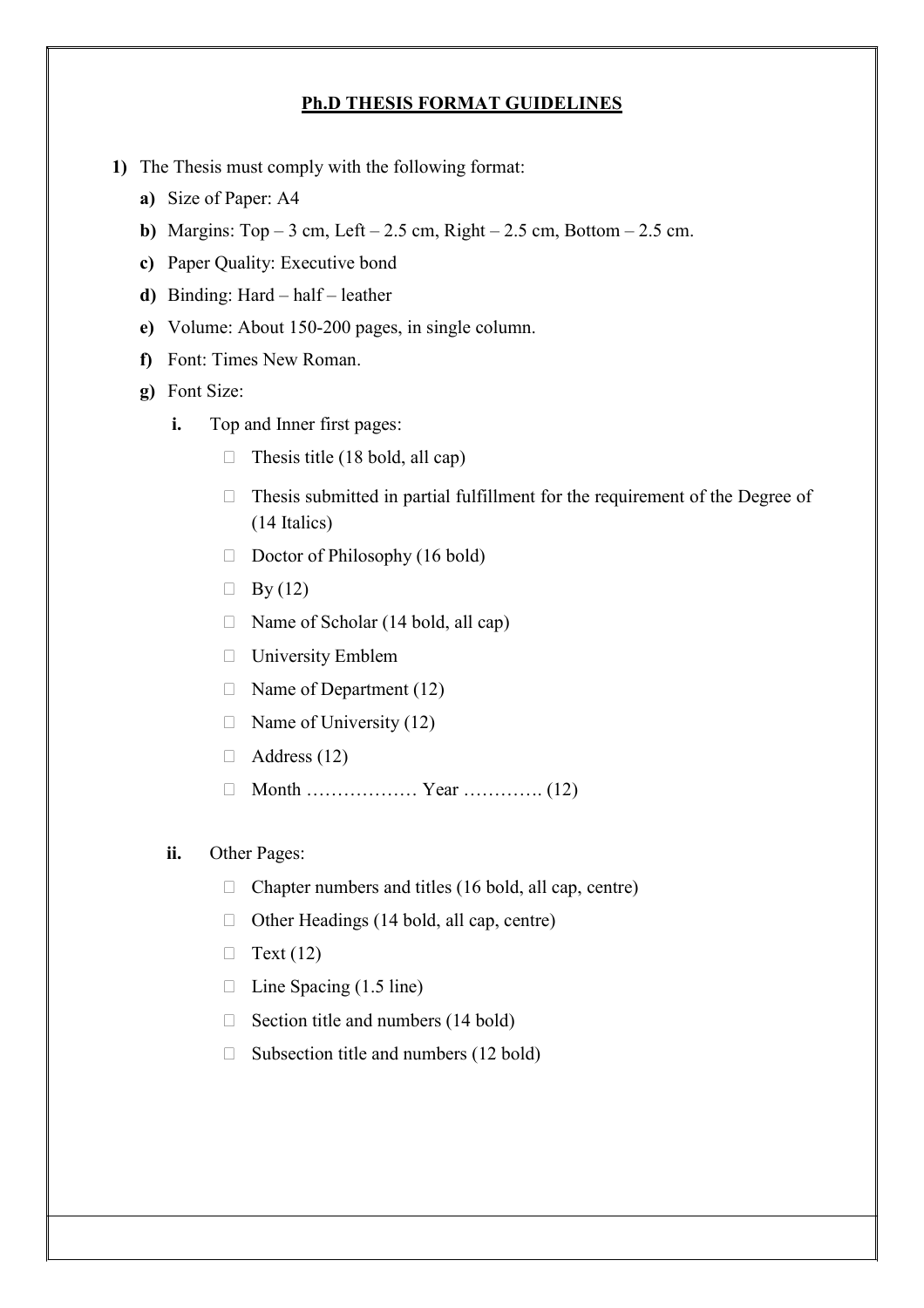- **2)** Organization of the thesis should be as given below:
	- **A.** Initial Pages may include:
		- **i.** Cover page
		- **ii.** Inner First Page Same as cover
		- **iii.** Table of contents
		- **iv.** Declaration by the scholar
		- **v.** Supervisor's Certificate
		- **vi.** Preface and Acknowledgement
		- **vii.** Abstract (Max 250 words)
		- **viii.** List of Figures
		- **ix.** List of Tables
		- **x.** Page numbers for all items under serial number 2A should be in roman at the bottom of the page (Centre aligned)
	- **B.** Main Chapters
		- **i.** Chapters to be numbered like CHAPTER 1, CHAPTER 2 and so on (16) bold, Centre)
		- **ii.** Chapter Title (16 bold, all caps, Centre)
		- **iii.** Section Numbers: 2.1, 2.2 …… 3.1, 3.2. and so on (14 bold)
		- **iv.** Section Titles (14 bold)
		- **v.** Subsection Numbers: 2.1.1, 2.1.2 …….. 3.1.1, 3.1.2 and so on (12 bold)
		- vi. Subsection Titles: (12 bold)
		- vii. Text (12 with 1.5 line spacing)
		- **viii.** Page numbers of the main chapters and other text material should be like  $1, 2, 3, \ldots$  and so on, at the bottom of the page and in the centre of the page (center aligned)
			- **ix.** Figure: these should be centrally aligned in the page. Their numbers should be chapter – wise like Figure 1.1 …. Figure 2.1 ….. Figure 3.1 …. and so on.

Figure captions should be below the figure after a space and immediately after the figure number and centrally aligned. Font Size for Figure numbers will be 10 bold and for captions it will be 10.



**Figure 3.2:** Result of experiment

**x.** Tables: They should be centrally aligned in the page and their numbers should be chapter – wise like Table 1.1 …. Table 2.1 ….. and so on. Captions of the table should be at top of the Table along with Table number. The font for the table numbers will be 10 bold and the table caption 10.

#### **Table 1.2:** Result of Experiment